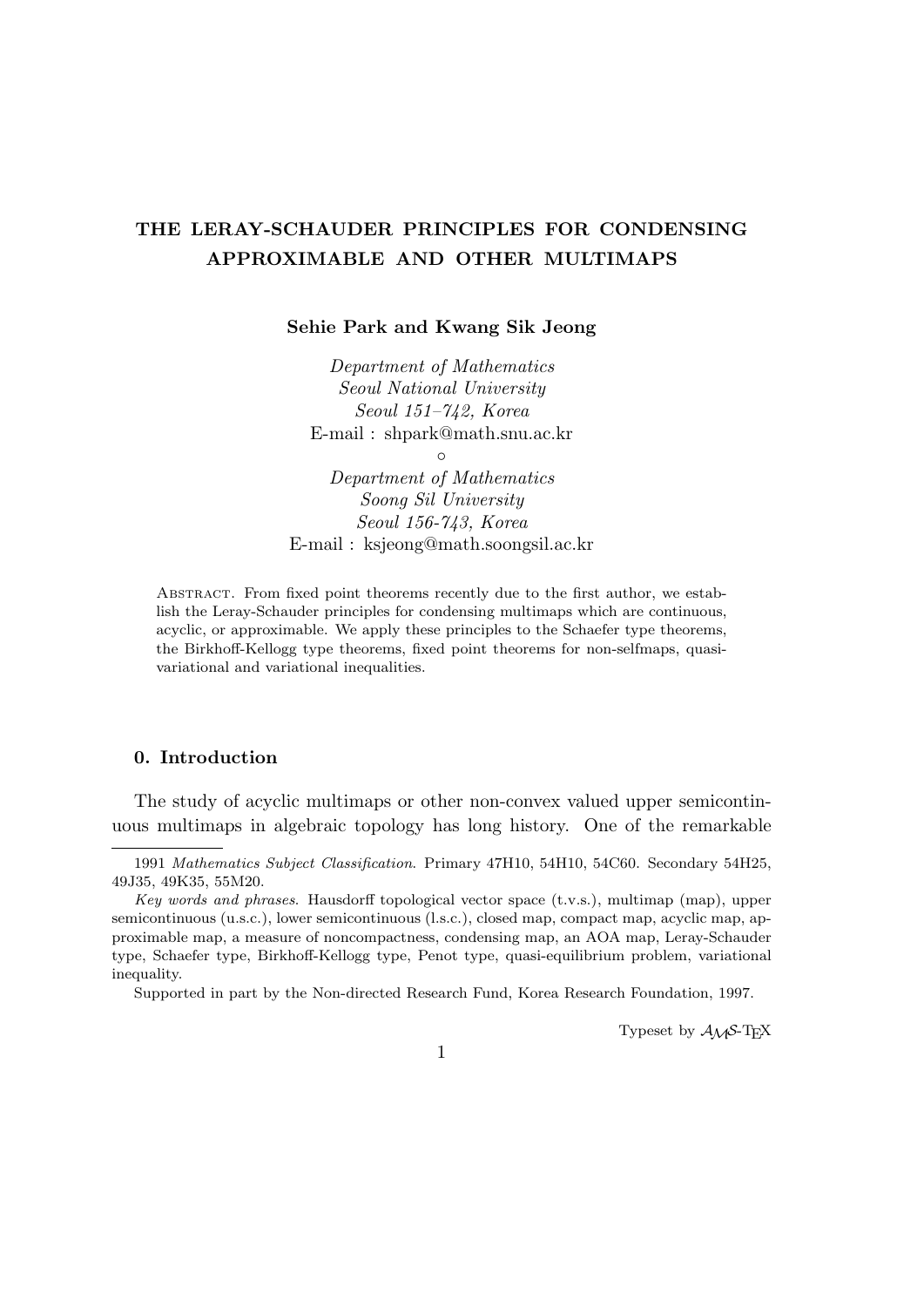contributions to this field is O'Neill's work [O] on continuous multimaps. On the other hand, recently, Ben-El-Mechaiekh *et al.* [BD1-3, BI, BC] have studied other types of non-convex valued multimaps called approachable or approximable.

In [BI], Ben-El-Mechaiekh and Idzik gave a proof of a Leray-Schauder type theorem for compact approximable multimaps using a matching theorem of Ky Fan on closed covers of convex sets. Subsequently, the present author [P5] gave a Schöneberg type proof of the theorem of [BI] and applied it to obtain a Schaefer type theorem, the Birkhoff-Kellogg type theorems, a Penot type theorem for non-selfmaps, and quasi-variational inequalities, all related to compact closed approximable multimaps.

In the present paper, we are concerned with *acyclic* multimaps, *O'Neill* maps, and *approximable* multimaps defined on a class of closed convex subsets of topological vector spaces not necessarily locally convex. Our aim is to establish the Leray-Schauder type principles from fixed point theorems for condensing multimaps and to extend the results in [P5] to noncompact cases. We apply these principles to the Schaefer type theorems, the Birkhoff-Kellogg type theorems, fixed point theorems for non-selfmaps, and a quasi-variational inequality, all related to condensing multimaps of the above mentioned type.

Our arguments are based on a general Schauder type fixed point theorem for compact multimaps in the class  $\mathfrak{B}$  of "better" admissible maps (see Park [P6,7,9]) defined on admissible convex subsets of a topological vector space.

# **1. Preliminaries**

A t.v.s. means a Hausdorff topological vector space. Int,  $Bd$ ,  $\overline{\phantom{a}}$ , and co denote the interior, boundary, closure, and convex hull, respectively.

For subsets *X* and *Y* of t.v.s. *E* and *F*, respectively, a *multimap* or, simply a *map*  $T: X \to Y$  is a function from X into the power set of Y with nonempty compact values. Note that  $y \in Tx$  is equivalent to  $x \in T^-y$  and, for  $B \subset Y$ , *T*<sup>−</sup>(*B*) := {*x* ∈ *X* : *Tx* ∩ *B*  $\neq$  *Ø*}. For *U* ⊂ *X*, Bd*xU* denote the boundary of *U* in *X*.

A map  $T : X \to Y$  is said to be *upper semicontinuous* (u.s.c.) if  $T^{-}(B)$  is closed for each closed  $B \subset Y$ ; *lower semicontinuous* (l.s.c.) if  $T^{-}(B)$  is open for each open  $B \subset Y$ ; *continuous* if it is u.s.c. and l.s.c.; *closed* if it has the closed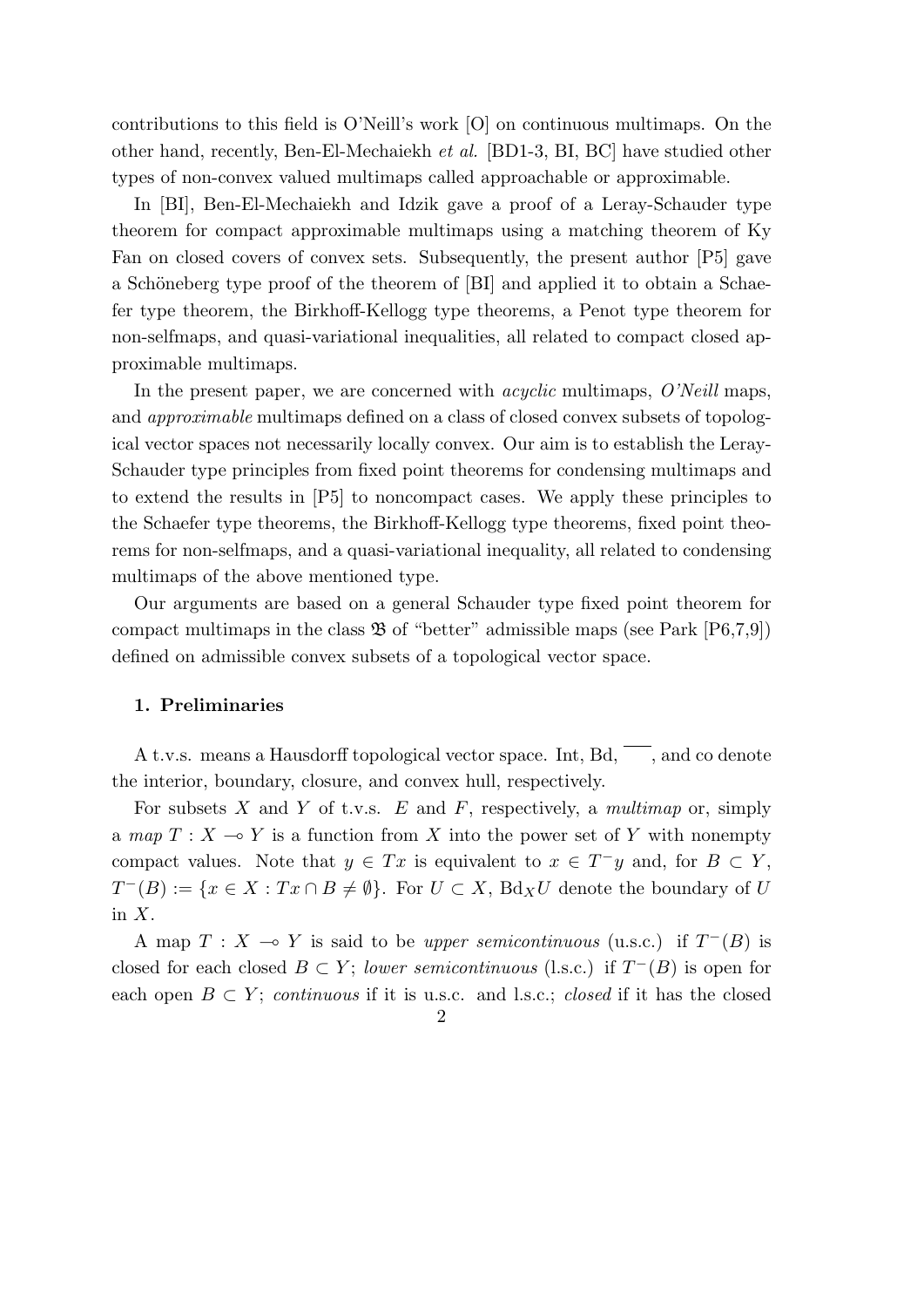graph  $\text{Gr}(T) \subset X \times Y$ ; and *compact* if its range  $T(X)$  is contained in a compact subset of *Y* .

Recall that a nonempty topological space is *acyclic* if all of its reduced Cech homology groups over rationals vanish. A map  $T : X \rightarrow Y$  is said to be *acyclic* if it is u.s.c. with acyclic values; and called an *O'Neill map* [O] if it is continuous and has values of one or *m* acyclic components, where *m* is fixed.

Given two open neighborhoods *U* and *V* of the origins in *E* and *F*, respectively, a  $(U, V)$ -approximative continuous selection of  $T: X \to Y$  is a continuous function  $s: X \to Y$  satisfying

$$
s(x) \in (T[(x+U) \cap X] + V) \cap Y
$$
 for every  $x \in X$ .

A map  $T: X \to Y$  is said to be *approximable* if its restriction  $T|_K$  to any compact subset  $K$  of  $X$  admits a  $(U, V)$ -approximative continuous selection for every  $U$ and *V* as above; see [BI].

For examples of approximable maps, see [BD1-3, BI, BC].

Let *E* be a t.v.s. and *C* a lattice with a least element, which is denoted by 0. A function  $\Phi: 2^E \to C$  is called a *measure of noncompactness* on *E* provided that the following conditions hold for any  $X, Y \in 2^E$ :

- (1)  $\Phi(X) = 0$  if and only if X is relatively compact;
- (2)  $\Phi(\overline{co} X) = \Phi(X)$ ; and
- (3)  $\Phi(X \cup Y) = \max{\{\Phi(X), \Phi(Y)\}}$ .

It follows that  $X \subset Y$  implies  $\Phi(X) \leq \Phi(Y)$ .

The above notion is a generalization of the set-measure  $\gamma$  and the ball-measure  $\chi$  of noncompactness defined either in terms of a family of seminorms or a norm. For details, see [PF1,2].

For  $D \subset E$ , a map  $T : D \multimap E$  is said to be  $\Phi$ -*condensing* provided that if  $X \subset D$  and  $\Phi(X) \leq \Phi(T(X))$ , then *X* is relatively compact; that is,  $\Phi(X) = 0$ .

From now on, we assume that  $\Phi$  is a measure of noncompactness on the given t.v.s. *E* if necessary.

Note that any map defined on a compact set or any compact map is Φcondensing. Especially, if *E* is locally convex, then a compact map  $T: D \to E$  is *γ*- or *χ*-condensing whenever *D* is complete or *E* is quasi-complete.

3

### **2. A new fixed point theorem**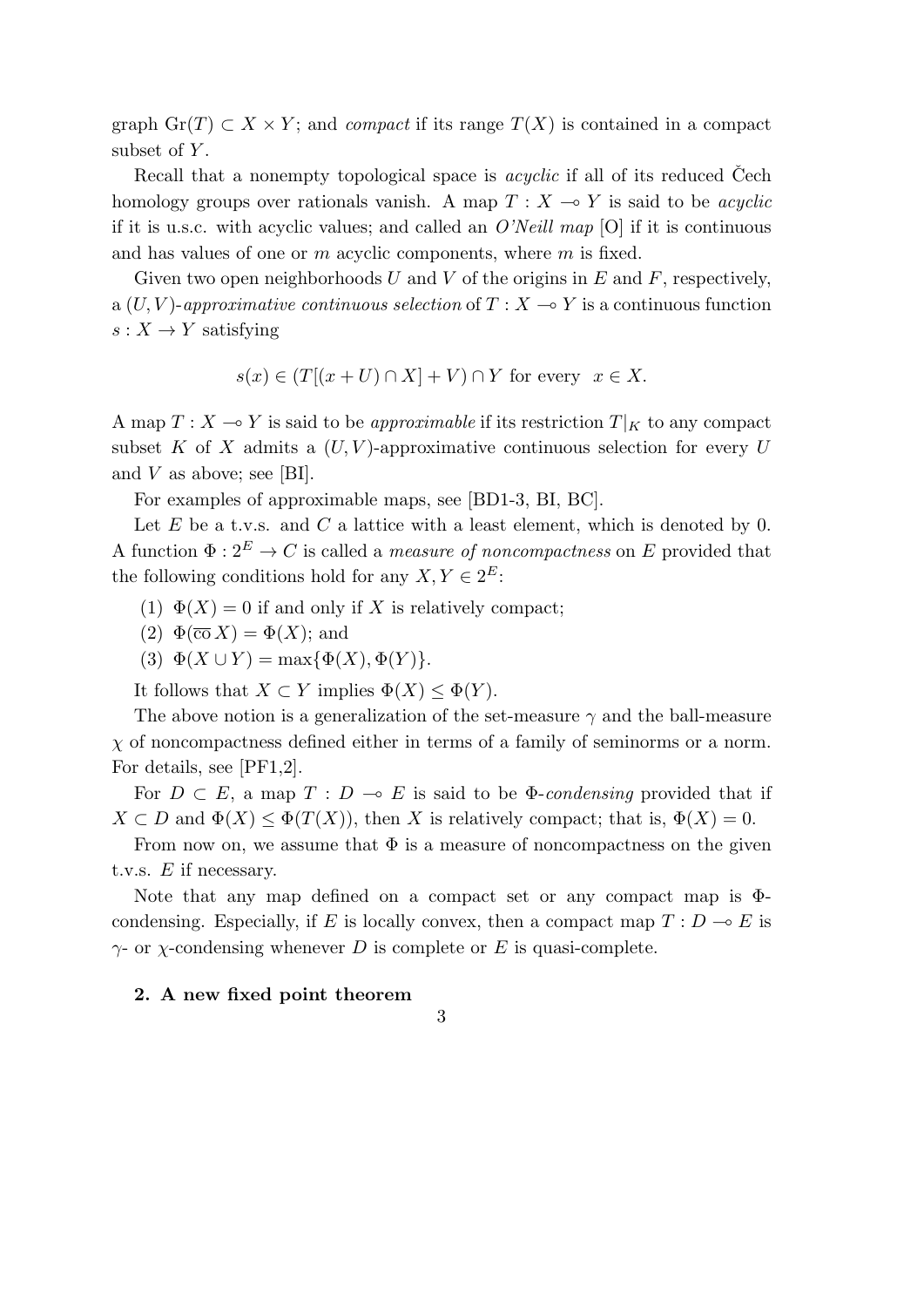In this section, we introduce a general Schauder type fixed point theorem on admissible maps defined on admissible convex subsets of a t.v.s.

A nonempty subset *X* of a t.v.s. *E* is said to be *admissible* (in the sense of Klee [K]) provided that, for every compact subset *K* of *X* and every neighborhood *V* of the origin 0 of *E*, there exists a continuous map  $h: K \to X$  such that  $x - h(x) \in V$ for all  $x \in K$  and  $h(K)$  is contained in a finite dimensional subspace  $L$  of  $E$ .

Note that every nonempty convex subset of a locally convex t.v.s. is admissible; see Nagumo [N]. Other examples of admissible t.v.s. are  $l^p$ ,  $L^p$ , the Hardy spaces  $H^p$  for  $0 < p < 1$ , the space  $S(0, 1)$  of equivalence classes of measurable functions on [0*,* 1], and others. Moreover, any locally convex subset of an *F*-normable t.v.s. and any compact convex locally convex subset of a t.v.s. is admissible. Note that an example of a nonadmissible nonconvex compact subset of the Hilbert space  $l^2$  is known. For details, see Klee [K], Hadžić [H], Weber [W1,2], and references therein.

Let *X* be a nonempty convex subset of a t.v.s. *E* and *Y* a topological space. A *polytope P* in *X* is any convex hull of a nonempty finite subset of *X*; or a nonempty compact convex subset of *X* contained in a finite dimensional subspace of *E*.

We define the *"better" admissible class*  $\mathfrak{B}$  of multimaps as follows:

 $F \in \mathfrak{B}(X, Y) \Longleftrightarrow F : X \to Y$  is a map such that for any polytope *P* in *X* and any continuous map  $f: F(P) \to P$ ,  $f(F|_P): P \to P$  has a fixed point.

The following fixed point theorem was due to recently by the author [P7,9]:

**Theorem A.** *Let E be a t.v.s. and X an admissible convex subset of E. Then any closed compact map*  $T \in \mathfrak{B}(X,X)$  *has a fixed point.* 

In [P7,9], it was shown that our new theorem subsumes more than sixty known or possible particular forms, and generalizes them in terms of the involving spaces and the multimaps as well.

In this paper, an *AOA map* means any of acyclic maps, O'Neill maps, or u.s.c. approximable maps. It is known that any AOA map belongs to the class B. For other examples of maps in  $\mathfrak{B}$ , see [P6,7,9].

Our basic tool is the following: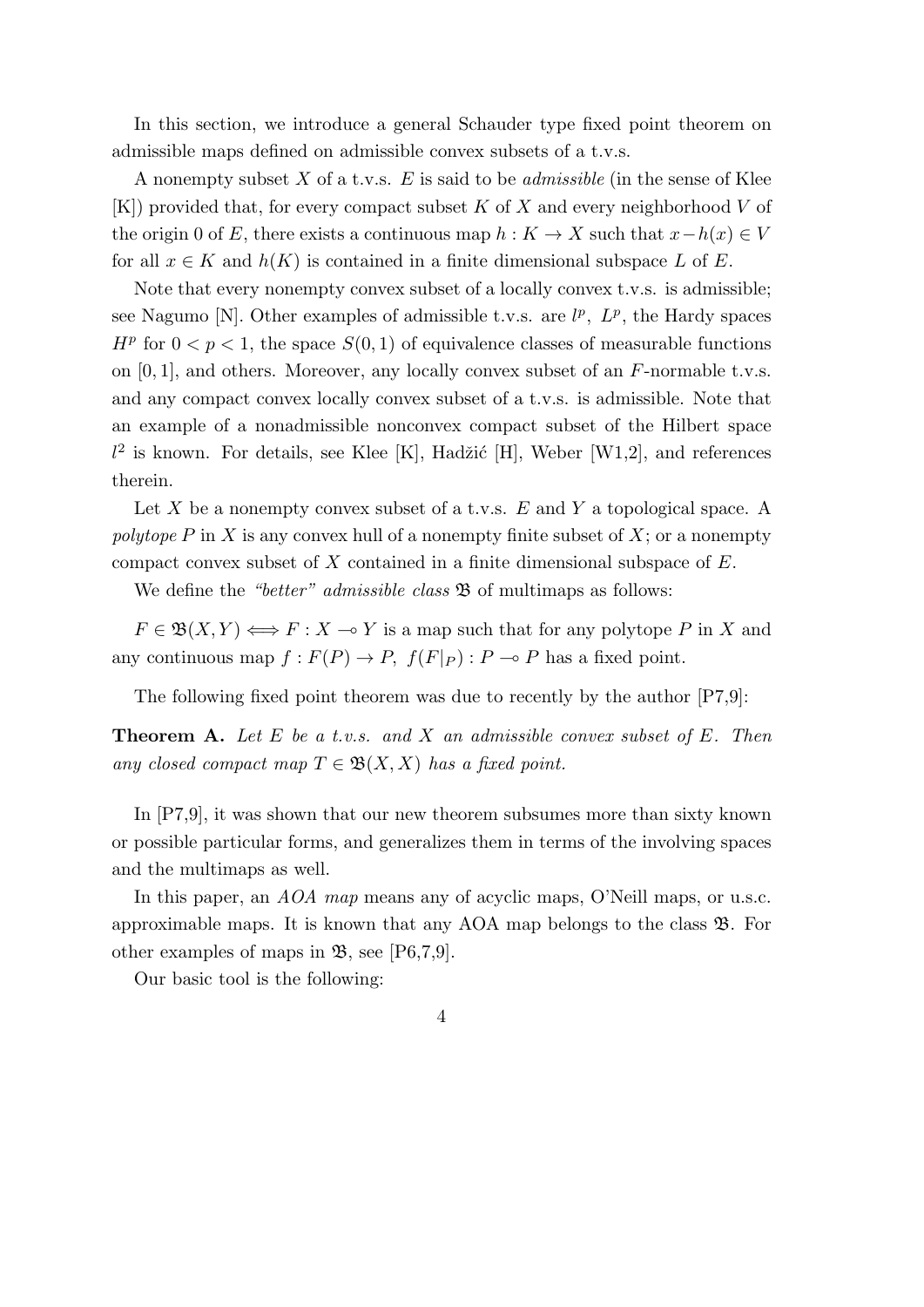**Theorem B.** Let *X* be an admissible convex subset of a t.v.s. E and  $T: X \to X$ *an AOA map. If T is compact, then T has a fixed point.*

In case *E* is locally convex, Theorem B was first due to Park [P1-3, PSW] for acyclic maps, to Park [P4,5] for approximable maps, and Theorem B for O'Neill maps was recently obtained by Park [P6].

### **3. The Leray-Schauder type principles**

In this section, we deduce a Leray-Schauder principle by the method of Schöneberg [Sö]. From the main result, we obtain Leray-Schauder type fixed point theorems or the Leray-Schauder alternatives.

The following is known by many authors; for example, see Mehta, Tan, and Yuan [MTY, Lemma 1].

**Lemma.** Let D be a nonempty closed convex subset of a t.v.s. E and  $T: D \to D$ *a* Φ*-condensing map. Then there exists a nonempty compact convex subset K of*  $D \text{ such that } T(K) \subset K$ .

Note that even if *D* is admissible, we can not say that *K* is admissible in *E*. Therefore, we need the following concept:

A nonempty subset *D* of a t.v.s. *E* is said to be *q*-*admissible* if any nonempty compact convex subset *K* of *D* is admissible.

We give some examples of *q*-admissible sets as follows:

(1) Any nonempty locally convex subset of a t.v.s.

(2) Any nonempty subset of a locally convex t.v.s.

(3) Any nonempty subset of a t.v.s. *E* on which its topological dual *E<sup>∗</sup>* separates point. Note that any compact convex subset of such a space *E* is affinely embeddable in a locally convex t.v.s.; see [W2].

It should be noted that an admissible t.v.s. (in the sense of Klee [K]) and a *q*-admissible t.v.s. can be also defined.

From Theorem B and Lemma, we have the following: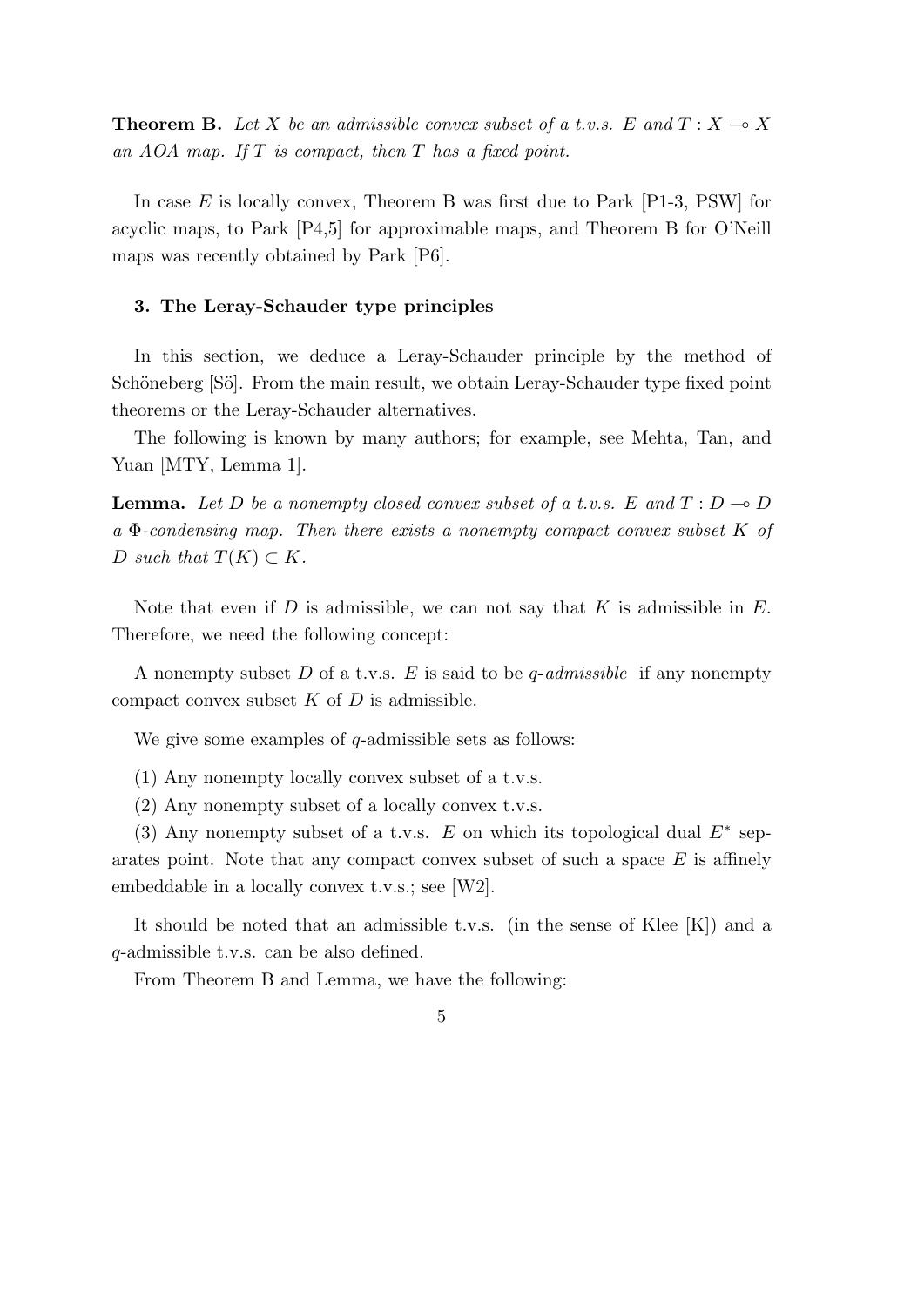**Theorem 1.** *Let D be a q-admissible closed convex subset of a t.v.s. E and*  $T: D \rightarrow D$  *a*  $\Phi$ -condensing AOA map. Then *T* has a fixed point.

*Proof.* By Lemma, there is a compact convex subset *K* of *D* such that  $T(K) \subset K$ . Since *D* is *q*-admissible, *K* is admissible. Moreover,  $T|_K$  is an AOA map and compact, and hence has a fixed point by Theorem B.

From Theorem 1, we deduce the following Leray-Schauder type principle by the method of Schöneberg [Sö]:

**Theorem 2.** *Let X be a q-admissible closed convex subset of a t.v.s. E such that* 0 ∈ *X*, *U* ⊂ *X* an open neighborhood of 0 (*in X*), and *H* : [0, 1]  $\times \overline{U} \rightarrow X$  an *AOA map. Suppose that*

 $(1)$   $x \notin H(t, x)$  *for*  $t \in [0, 1]$  *and*  $x \in Bd_XU$ ;

(2)  $\lambda x \notin H(1, x)$  *for*  $\lambda > 1$  *and*  $x \in Bd_XU$ *; and* 

(3)  $Q \subset \overline{U}$  and  $\Phi(Q) \leq \Phi(H([0, 1] \times Q))$  *imply that*  $Q$  *is relatively compact.* 

*Then there exists an*  $x \in \overline{U}$  *such that*  $x \in H(0, x)$ *.* 

*Proof.* Let  $R \subset X$  be defined by

$$
R := \{ x \in \overline{U} : x \in H(t, x) \text{ for some } t \in [0, 1] \}
$$
  

$$
\cup \{ x \in \overline{U} : x \in tH(1, x) \text{ for some } t \in [0, 1] \}.
$$

Then  $R \neq \emptyset$  (since  $0 \in R$ ) and  $R$  is compact (since  $H$  is u.s.c. and  $R \subset \overline{co}(\{0\} \cup$  $H([0,1] \times R))$ . Note that  $R \cap Bd_X U = \emptyset$  (by (1) and (2)). Since X is completely regular, there exists a continuous function  $r : X \to [0,1]$  such that  $r(x) = 0$  for  $x \in R$  and  $r(x) = 1$  for  $x \in Bd_XU$ . Now define a map  $G: X \to X$  by

$$
Gx := \begin{cases} H(2r(x), x), & r(x) \leq \frac{1}{2} \text{ and } x \in \overline{U}, \\ 2(1 - r(x))H(1, x), & r(x) \geq \frac{1}{2} \text{ and } x \in \overline{U}, \\ \{0\}, & x \notin \overline{U}. \end{cases}
$$

If *H* is u.s.c., then *G* is u.s.c. since *r* is continuous and  $r(x) = 1$  for  $x \in Bd_XU$ . Moreover, if *H* is acyclic, so is *G*. Further, if *H* is an O'Neill map then so is *G*.

We show that if *H* is approximable, then *G* is also approximable. In fact, let *K* be a compact subset of *X* and *V*1*, V*<sup>2</sup> two open convex neighborhoods of 0 in *E*.

6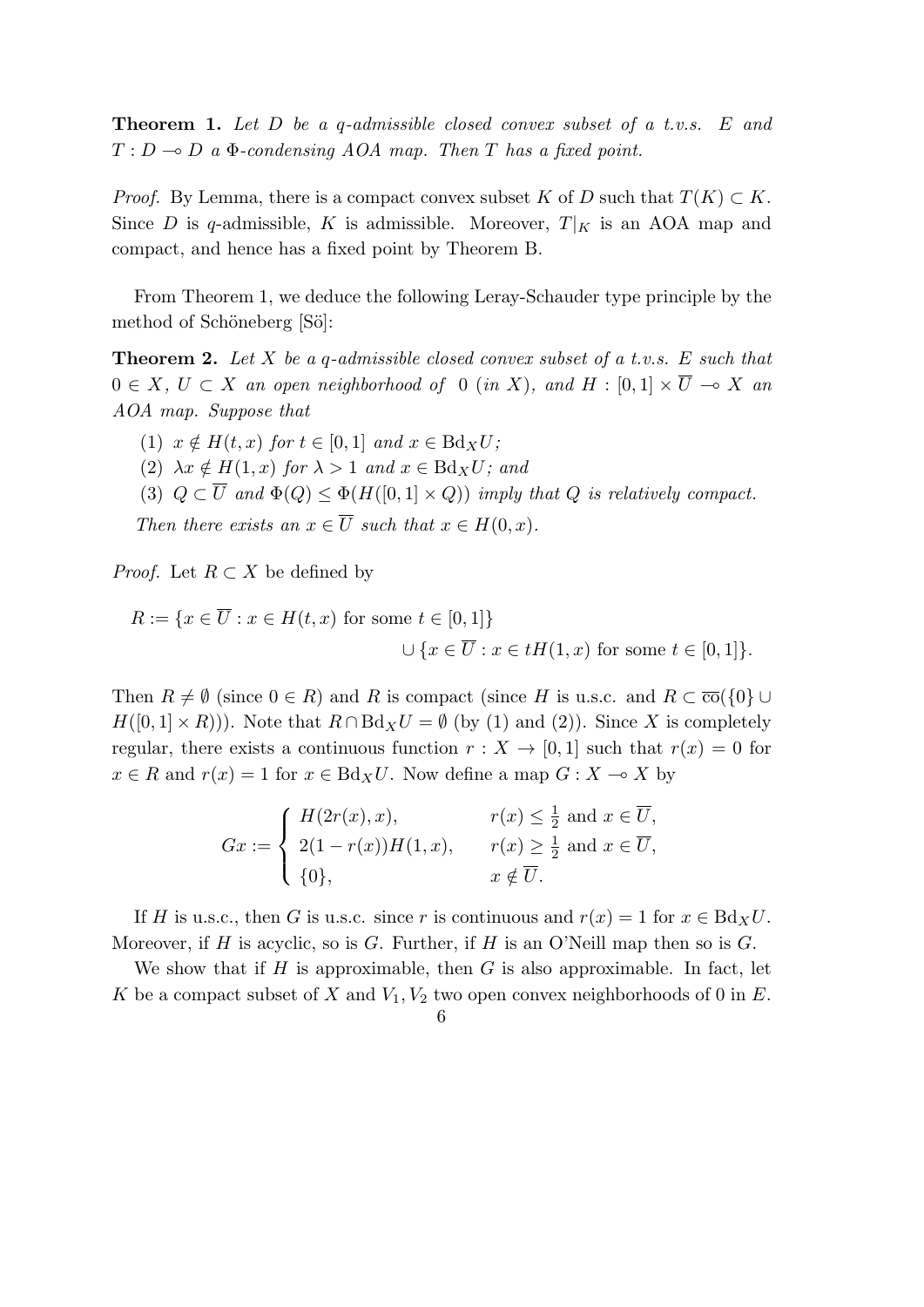Note that, for any  $\varepsilon > 0$ ,  $V'_1 := (-\varepsilon, \varepsilon) \times V_1$  is an open convex neighborhood of  $\mathbb{R} \times E$ . Since *H* is approximable, there exists a  $(V'_1, V_2)$ -approximate continuous selection  $h: [0,1] \times (K \cap U) \to X$  of  $H|_{[0,1] \times (K \cap \overline{U})}$  satisfying

$$
h(t, x) \in (H[((t, x) + V_1') \cap ([0, 1] \times (K \cap \overline{U}))] + V_2) \cap X
$$

for  $(t, x) \in [0, 1] \times (K \cap \overline{U})$ . Define  $g: K \to X$  by

$$
g(x) := \begin{cases} h(2r(x), x), & r(x) \leq \frac{1}{2} \text{ and } x \in K \cap \overline{U}, \\ 2(1 - r(x))h(1, x), & r(x) \geq \frac{1}{2} \text{ and } x \in K \cap \overline{U}, \\ \{0\}, & x \notin K \cap \overline{U}. \end{cases}
$$

Then *g* is continuous and it can be checked that

$$
g(x) \in (G[(x+V_1) \cap K] + V_2) \cap X \quad \text{for} \quad x \in K.
$$

This shows that *G* is approximable.

Moreover, *G* is  $\Phi$ -condensing. In fact, let  $Q \subset X$  such that  $\Phi(Q) \leq \Phi(G(Q))$ . From the definition of *G*, we have

$$
G(Q) \subset \overline{\mathrm{co}}(\{0\} \cup H([0,1] \times (Q \cap \overline{U}))).
$$

If  $Q \cap \overline{U} = \emptyset$ , then  $\Phi(Q) \leq \Phi(G(Q)) \leq \Phi(\{0\}) = 0$  and hence  $Q$  is relatively compact. If  $Q \cap \overline{U} \neq \emptyset$ , then we have

$$
\Phi(Q \cap U) \le \Phi(Q) \le \Phi(G(Q))
$$
  
\n
$$
\le \Phi(\overline{\text{co}}(\{0\} \cup H([0,1] \times (Q \cap \overline{U}))))
$$
  
\n
$$
\le \Phi(H([0,1] \times (Q \cap \overline{U})))
$$

and hence  $Q \cap \overline{U}$  is relatively compact by (3). Therefore  $H([0,1] \times (Q \cap \overline{U}))$  is relatively compact (for *H* is u.s.c. and compact-valued), whence

$$
\Phi(Q) \le \Phi(H([0,1] \times (Q \cap \overline{U}))) = 0;
$$

that is, *Q* is relatively compact.

Since *G* is a  $\Phi$ -condensing AOA map, it has a fixed point  $x_0 \in X$  by Theorem 1. Note that  $x_0 \in Gx_0$  implies  $x_0 \in R$  and  $r(x_0) = 0$ . Therefore,  $x_0 \in \overline{U}$  and  $x_0 \in H(0, x_0)$ . This completes our proof.

The origin of Theorem 2 goes back to Leray and Schauder [LS]. Particular forms of Theorem 2 for a locally convex t.v.s. *E* are due to Browder [Br] and Potter [Pt] for single-valued maps, to Fitzpatrick and Petryshyn [FP1] for convex-valued maps, and to Schöneberg [Sö] for acyclic maps.

From Theorem 2, we have the following Leray-Schauder type fixed point theorem: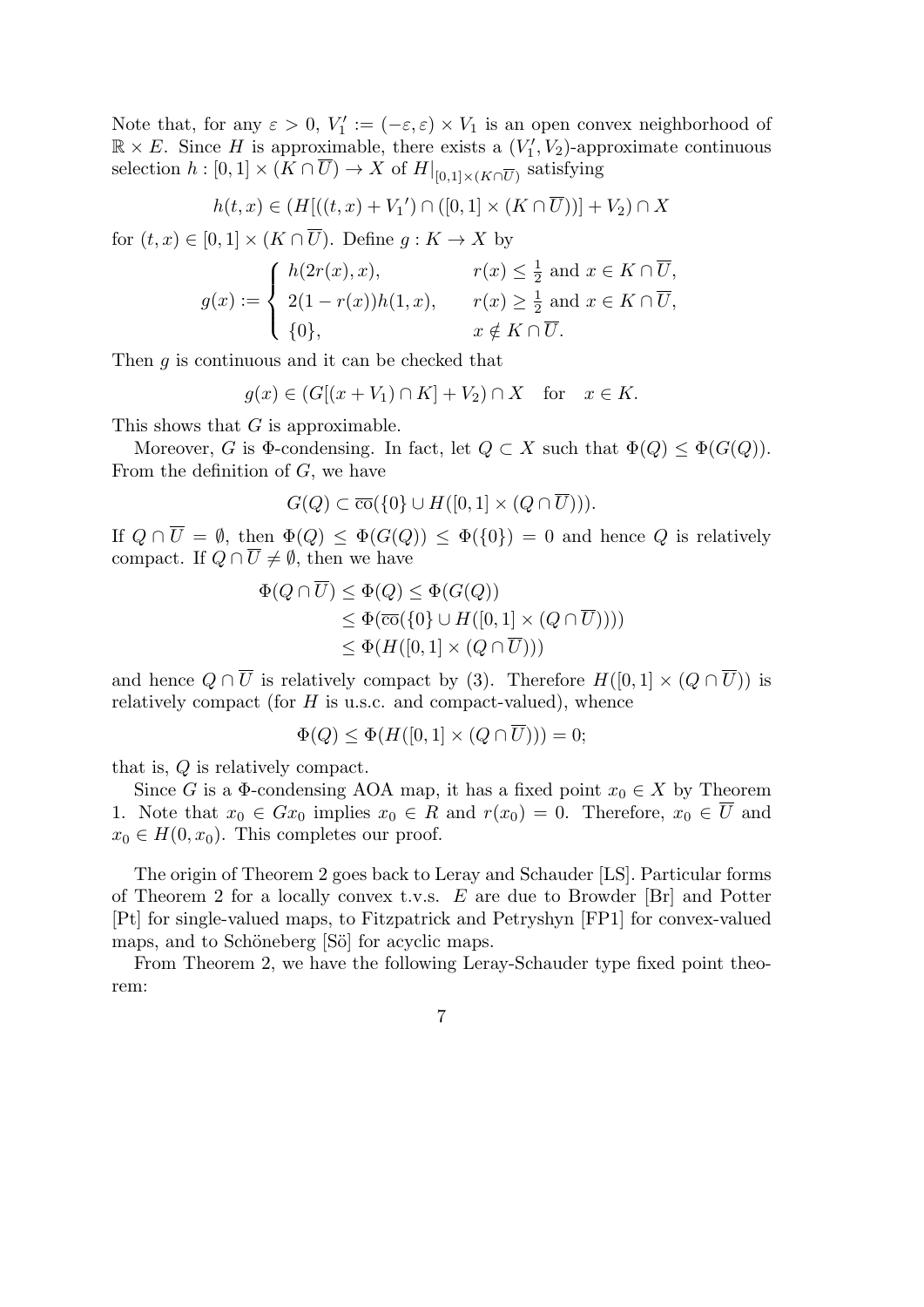**Theorem 3.** *Let X be a q-admissible closed convex subset of a t.v.s. E such that* 0 ∈ *X*,  $U \subset X$  *an open neighborhood of* 0 *(in X), and*  $T : \overline{U} \to X$  *an AOA map. If T is* Φ*-condensing, then either*

- (1) *T has a fixed point; or*
- $(2)$   $\lambda x \in Tx$  for some  $\lambda > 1$  and  $x \in Bd_XU$ .

*Proof.* We use Theorem 2 with  $H(t, x) = Tx$  for  $t \in [0, 1]$  and  $x \in \overline{U}$ . Suppose that (2) does not hold. If there exists an  $x_0 \in Bd_XU$  such that  $x_0 \in Tx_0$ , then we have done. If there is no  $x_0 \in Bd_XU$  satisfying  $x_0 \in Tx_0$ , then all of the requirements of Theorem 2 are satisfied. Therefore, there exists an  $x_0 \in \overline{U}$  such that  $x_0 \in Tx_0$ . This completes our proof.

There have appeared many particular forms of Theorem 3 in history even for a locally convex t.v.s. *E*. A few of them can be seen in Petryshyn [Pe2], Reich [R1-4], Gatica and Kirk [GK1,2], Fitzpatrick and Petryshyn [FP1,2], Martelli [Mr], and Lin [Ln].

The following is a particular form of Theorem 3:

**Theorem 4.** Let D be a closed subset of a *q*-admissible t.v.s.  $E$  such that  $0 \in$ Int *D*, and  $T: D \to E$  an AOA map. If  $T$  is  $\Phi$ -condensing, then

- (1) *T has a fixed point; or*
- $(2)$   $\lambda x \in Tx$  for some  $\lambda > 1$  and  $x \in \text{Bd} D$ .

*Proof.* Use Theorem 3 with  $X = E$  and  $U = \text{Int } D$ .

For a locally convex t.v.s. *E*, Theorem 4 for compact approximable maps was given first by Ben-El-Mechaiekh and Idzik [BI], and for Φ-condensing approximable maps by Ben-El-Mechaiekh, Chebbi, and Florenzano [BC]. Theorem 4 for acyclic maps includes many known results; for example, Petryshyn [Pe2], Furi and Martelli [FM], Martelli [Mr], Reich [R3,4], and Ben-El-Mechaiekh [Be]. As we noted earlier in [P5], Theorem 4 works for star-shaped or shrinkable sets *D*.

# **4. The Schaefer type theorems**

From our Leray-Schauder type principle, we obtain the following Schaefer type theorem: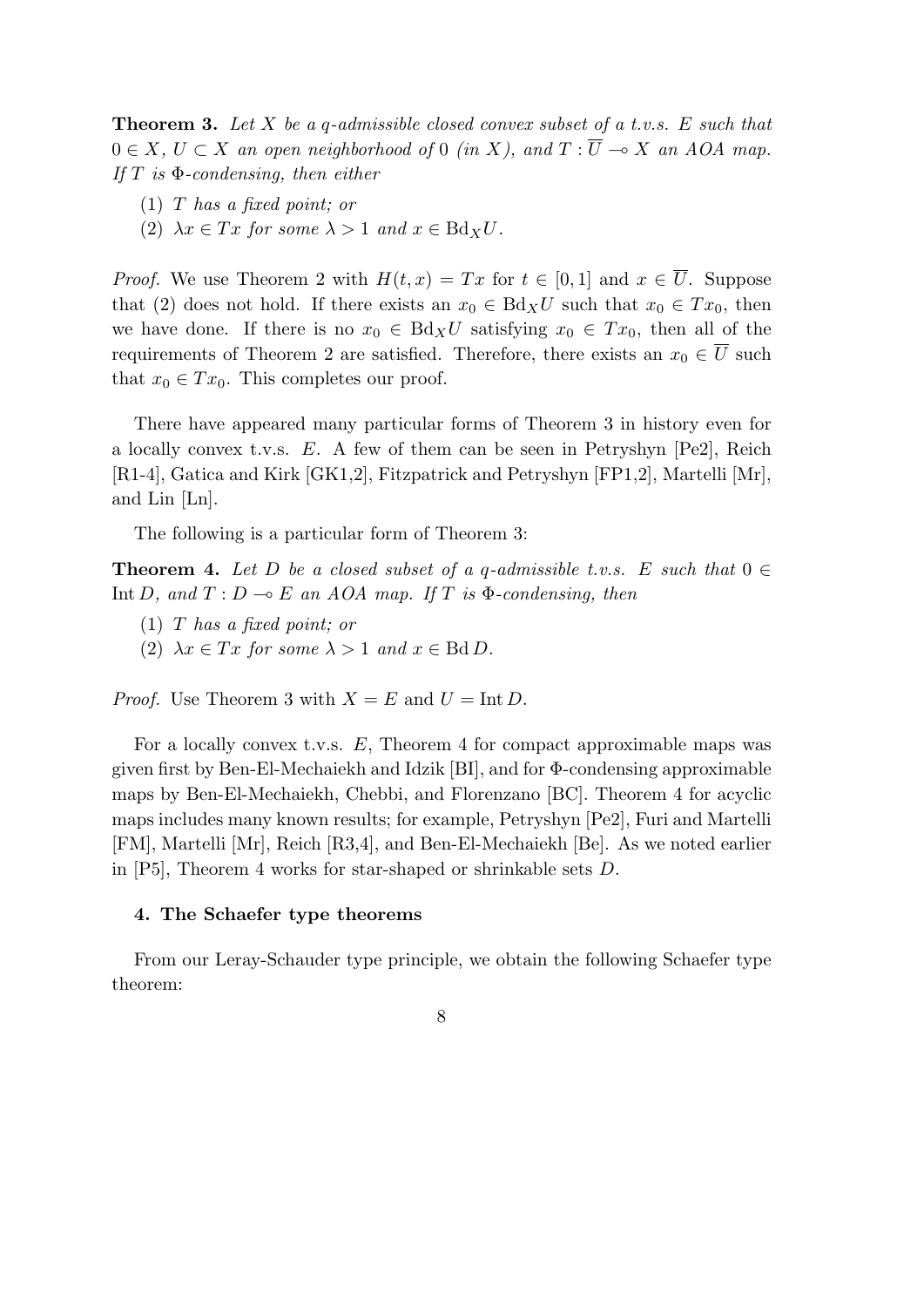**Theorem 5.** Let E be a *q*-admissible t.v.s. and  $T : E \to E$  an AOA map. If T *is* Φ*-condensing, then either*

- (1) *for each*  $\lambda \in (0,1)$ *, there exists an*  $x \in E$  *such that*  $x \in \lambda Tx$ *; or*
- (2) the set  $A := \{x \in E : x \in \mu \}$  *x* for some  $\mu \in (0,1)$ *} is not bounded.*

*Proof.* Let  $\lambda \in (0,1)$  and  $S := \lambda T$  defined by  $Sx = \lambda Tx$  for  $x \in E$ . Suppose that *A* is bounded. Then for any open convex neighborhood *V* of 0, there exists an *r* > 0 such that *U* := *rV* ⊃ *A*. Define *H* : [0, 1]  $\times \overline{U}$  → *E* by

$$
H(t, x) = (1 - t)Sx \quad \text{for} \quad t \in [0, 1] \text{ and } x \in \overline{U}.
$$

Now we apply Theorem 2 with  $X = E$ .

 $(1)$   $x \notin H(t, x)$  for  $t \in [0, 1]$  and  $x \in \text{Bd} U$ .

In fact, if  $x \in H(t, x) = (1 - t)Sx = \lambda(1 - t)Tx$  for some  $t \in [0, 1)$ , then  $\lambda(1-t) \in (0,1)$  and  $x \in A \subset U$ . Since *U* is open, we should have  $x \notin \text{Bd} U$ . On the other hand, if  $x \in H(1, x) = \{0\}$ , then  $x \notin \text{Bd} U$ .

 $(2)$  For any  $x \in \text{Bd } U$ ,

$$
H(1, x) \cap \{\mu x : \mu > 1\} = \{0\} \cap \{\mu x : \mu > 1\} \neq \emptyset.
$$

(3) Suppose that  $X \subset \overline{U}$  and  $\Phi(X) \leq \Phi(H([0,1] \times X))$ . Then

$$
\Phi(X) \le \Phi(H([0,1] \times X))
$$
  
\n
$$
\le \Phi(\bigcup \{tT(X) : t \in [0,1]\})
$$
  
\n
$$
\le \Phi(\overline{\text{co}}(\{0\} \cup T(X))) = \Phi(T(X)).
$$

Since *T* is Φ-condensing, *X* is relatively compact.

Note that, since *T* is an AOA map, so is *H*. Therefore, by Theorem 2, there exists an  $x \in \overline{U}$  such that  $x \in H(0, x) = Sx = \lambda Tx$ . This completes our proof.

For a locally convex t.v.s., particular forms of Theorem 5 were due to Schaefer [Sc1], Reich  $[R1,2]$ , and Seda [Se]. For a compact approximable map, Theorem 5 was due to Park [P5].

As in the proof of Theorem 5, we have the following equivalent form of Theorem 5. However, we can give another proof using Theorem 3.

9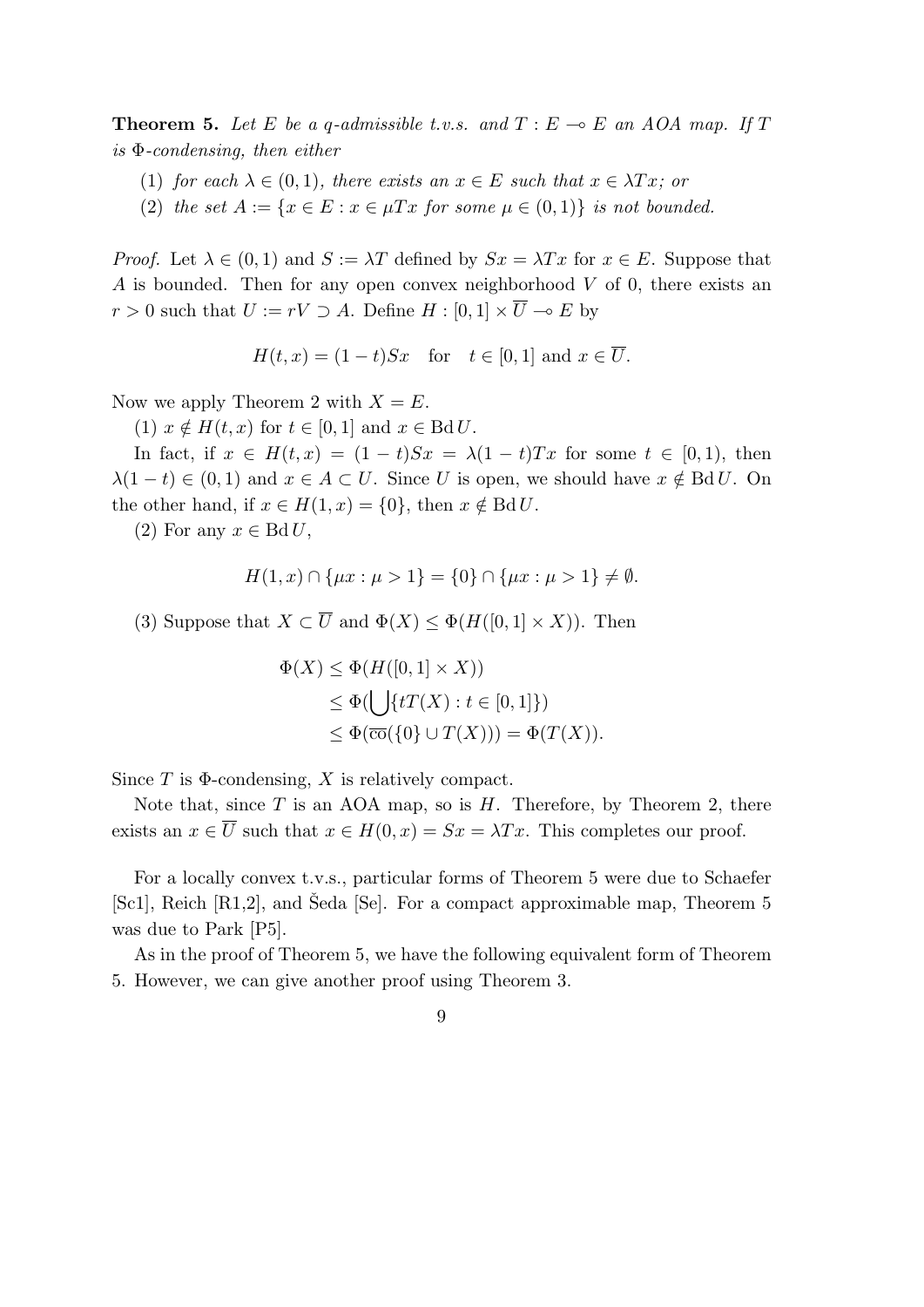**Theorem 6.** Let *E* be a *q*-admissible t.v.s. and  $T : E \to E$  an AOA map. If  $T$ *is* Φ*-condensing, then either*

- (1) *T has a fixed point; or*
- (2) *the set*  $A = \{x \in E : x \in tTx \text{ for some } t \in (0,1)\}$  *is not bounded.*

*Proof.* Suppose that *A* is bounded. Let *D* be a bounded neighborhood of 0 such that  $A \subset \text{Int } D$ . Then no  $y \in \text{Bd } D$  satisfies  $\lambda y \in Ty$  for any  $\lambda > 1$ . Therefore, by Theorem 3, *T* has a fixed point in *D*.

For a locally convex t.v.s. *E*, particular forms of Theorem 6 were known by Martelli and Vignoli [MV], Martelli [Mr], Granas [Gr3], and Park [P5].

### **5. The Birkhoff-Kellogg type theorems**

As an application of Theorem 4, we have the following generalization of the Birkhoff-Kellogg theorem [BK]:

**Theorem 7.** Let D be a closed subset of a q-admissible t.v.s. E such that  $0 \in$ Int *D* and  $T: D \multimap E$  an AOA map such that  $\lambda T(D) \cap D = \emptyset$  for some  $\lambda \in \mathbb{R}$ . *If T is*  $\Phi$ -condensing, then  $T|_{\text{Bd}D}$  *has an eigenvalue; that is,*  $\mu x \in Tx$  *for some*  $\mu \neq 0$  and  $x \in \text{Bd} D$ .

*Proof.* Note that  $\lambda \neq 0$  and  $\lambda T : D \multimap E$  is an AOA map. Moreover,  $\lambda T$  is  $\Phi$ -condensing. Further,  $\lambda T$  has no fixed point. Therefore, by Theorem 4, there exist  $x \in \text{Bd } D$  and  $\mu > 1$  such that  $\mu x \in \lambda Tx$ , whence we have  $(\lambda^{-1}\mu)x \in Tx$ , where  $\lambda^{-1}\mu \neq 0$ . This completes our proof.

**Remark.** If  $\lambda > 0$  in Theorem 7, then  $T|_{\text{Bd}D}$  has an invariant direction (a positive eigenvalue); that is,  $\mu x \in Tx$  for some  $\mu > 0$  and  $x \in \text{Bd} D$ . Note that Theorem 7 also holds for a compact map *T* when *E* is locally convex; see [P5].

$$
10\quad
$$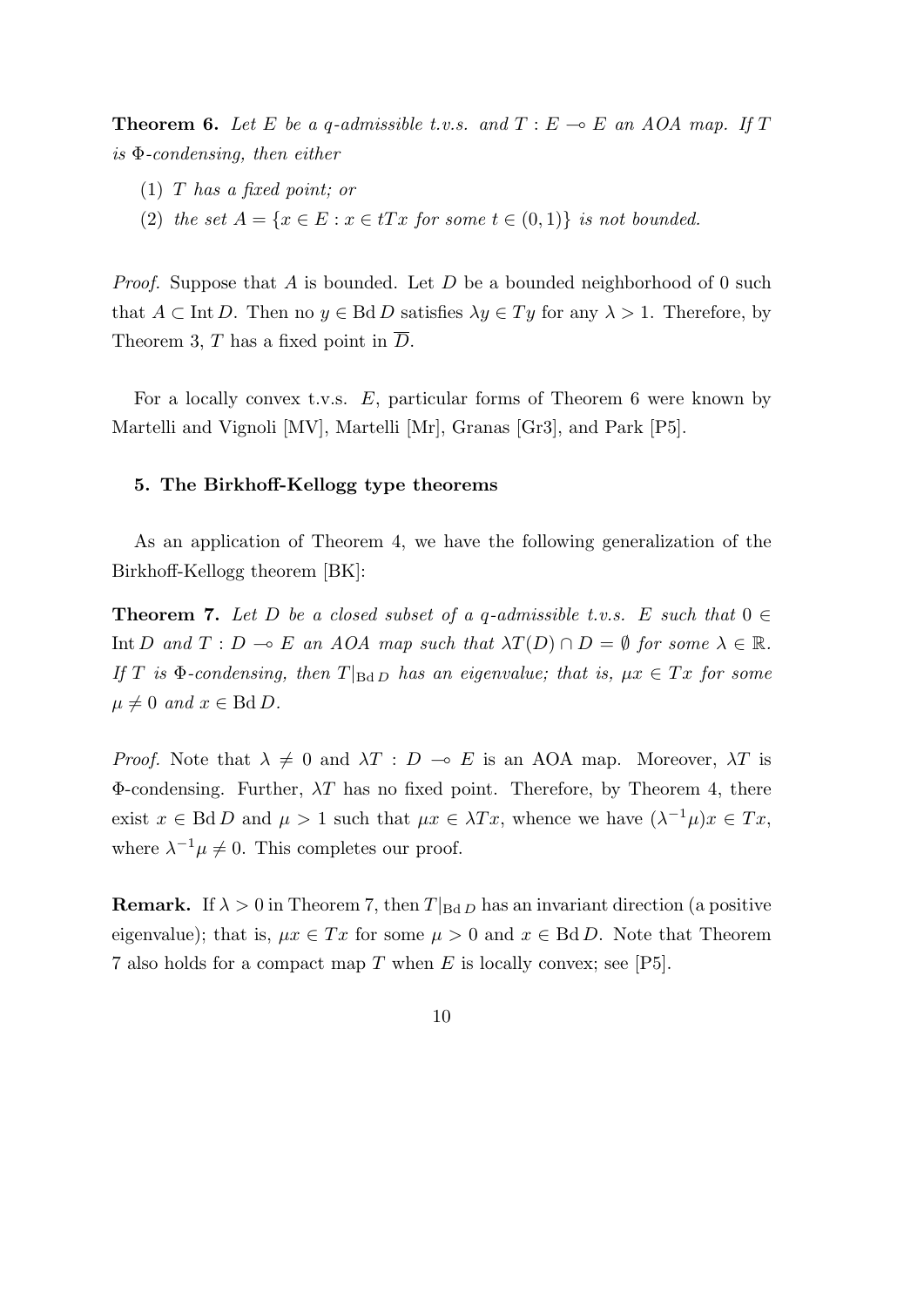**Theorem 8.** *Let S be the unit sphere of a normed vector space E of infinite dimension, and*  $T : S \to E$  *an AOA map such that*  $0 \notin \overline{T(S)}$ *. If T is compact, then T has an invariant direction.*

*Proof.* Since *E* is infinite dimensional, by the Dugundji extension theorem, there exists a retraction  $r : E \to S$  such that  $r(x) = x/||x||$  if  $||x|| > 1$  and  $||r(x)|| = 1$ if  $||x|| ≤ 1$ . Let  $T' = Tr : E → E$ . Then  $T'$  is also an AOA map. Moreover,  $T'$ is compact. Let *B* be the closed unit ball. Then  $\lambda T'(B) \cap B = \emptyset$  for some  $\lambda > 0$ since  $T'(B) \subset T'(S)$  and  $0 \notin T'(S)$ . Therefore, by Theorem 7 for compact maps with  $D = B$ ,  $T'|_S$  has a eigenvalue. Since  $\lambda > 0$ , this eigenvalue is positive. This completes our proof.

Furi and Martelli [FM] and Martelli [Mr] obtained Theorem 8 for acyclic maps with the aid of the Lefschetz theory. Martelli [Mr] noted that Theorem 8 does not hold if *T* is condensing instead of compactness. Moreover, Theorem 8 for approximable maps is due to Park [P5].

Theorem 8 reduces immediately to the following:

**Theorem 9.** *Let S be the unit sphere of a normed vector space E. Then E is of infinite dimension if and only if any continuous compact map*  $f : S \rightarrow S$  *has a fixed point.*

# **6. Fixed points of non-selfmaps**

From Theorem 3, we have the following:

**Theorem 10.** *Let X be a q-admissible closed convex subset of a t.v.s. E such that*  $0 \in X$ *,*  $U \subset X$  *an open convex neighborhood of* 0 (*in* X), and  $T : \overline{U} \to X$ *an AOA map such that*  $T(\text{Bd}_X U) \subset \overline{U}$ *. If T is*  $\Phi$ *-condensing, then T has a fixed point.*

*Proof.* For each  $x \in \text{Bd}_X U$ ,  $Tx \subset \overline{U}$  implies  $Tx \cap {\lambda x : \lambda > 1} = \emptyset$  since  $\overline{U}$  is convex and  $0 \in U$ . Now, the conclusion follows from Theorem 3.

From Theorems 1 and 3, we have the following: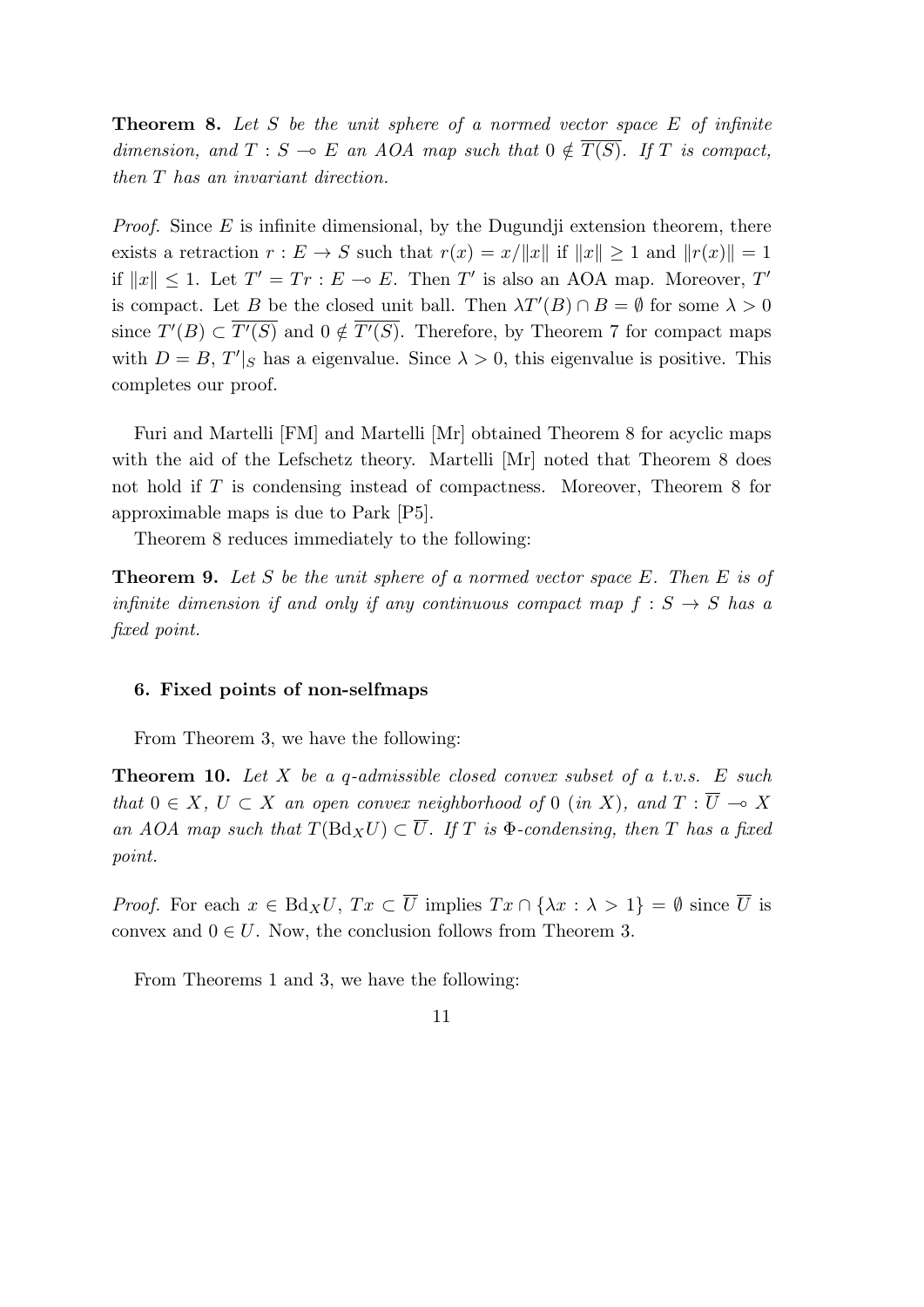**Theorem 11.** *Let X be a q-admissible closed convex subset of a t.v.s. E and*  $T: X \to E$  *an AOA map such that*  $T(BdX) \subset X$ *. If T is*  $\Phi$ *-condensing, then the fixed point set of T in X is nonempty and compact.*

*Proof.* If Int  $X = \emptyset$ , then  $X = \text{Bd } X$  and  $T : X \to X$  has a fixed point by Theorem 1. If Int  $X \neq \emptyset$ , then we may assume  $0 \in \text{Int } X$ . Now for each  $x \in \text{Bd } X$ ,  $Tx \subset X$ implies  $Tx \cap {\lambda x : \lambda > 1} = \emptyset$  since *X* is shrinkable; that is,  $[0,1)X \subset \text{Int } X$ . Therefore, by Theorem 3, *T* has a fixed point.

For a locally convex t.v.s. *E*, particular forms of Theorems 10 and 11 were due to Knaster-Kuratowski-Mazurkiewicz [KKM], Rothe [Ro], Eilenberg-Montgomery [EM], Granas [Gr1], Powers [Pw], Penot [P], and Park [P5].

# **7. Quasi-equilibrium problems**

From Theorem 11, we have the following solution of a quasi-equilibrium problem:

**Theorem 12.** *Let X be a q-admissible closed convex subset of a t.v.s. E, and*  $f: X \times E \to \mathbf{R}$  *an u.s.c. function. Let*  $T: X \to E$  *be an u.s.c.*  $\Phi$ *-condensing map such that*  $T(\text{Bd } X) \subset X$ *. Suppose that* 

(i) *the function M defined on X by*

$$
M(x) = \sup_{y \in T(x)} f(x, y) \quad \text{for} \quad x \in X
$$

*is l.s.c.; and*

(ii) *the map*  $F: X \rightarrow E$  *defined on*  $X$  *by* 

$$
F(x) = \{ y \in T(x) : f(x, y) = M(x) \}
$$
 for  $x \in X$ 

*is acyclic-valued or approximable or l.s.c. with values for the O'Neill maps.* 12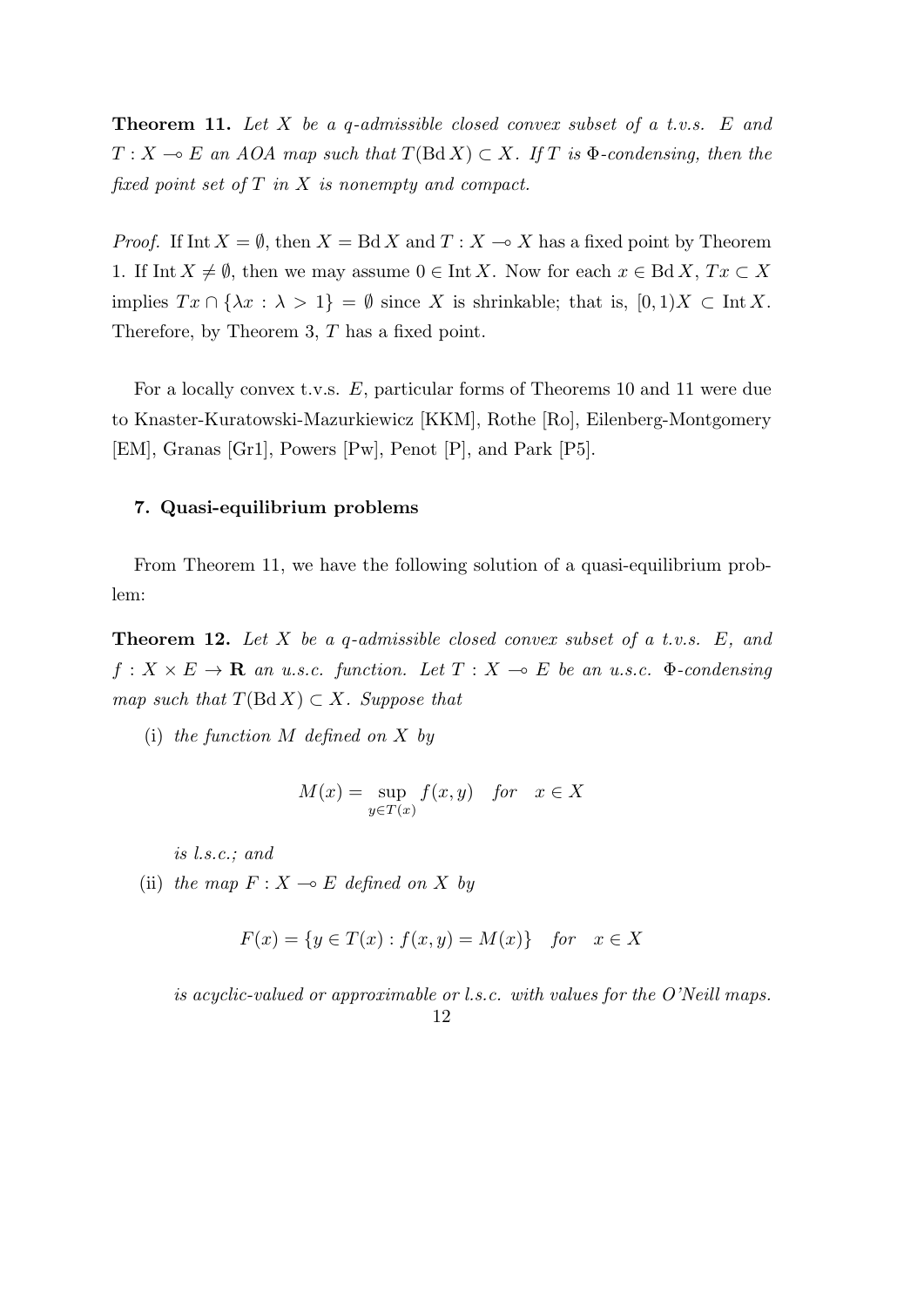*Then there exists an*  $\hat{x} \in X$  *such that* 

$$
\hat{x} \in T\hat{x}
$$
 and  $f(\hat{x}, \hat{x}) = M(\hat{x}).$ 

*Proof.* Note that the marginal function *M* in (i) is actually continuous since *f* is u.s.c. and *T* is a compact-valued u.s.c. map, by the well-known result of Berge [Br]. Now, each *F*(*x*) is nonempty and compact. Moreover, *F* is a closed map. In fact, let  $(x_{\alpha}, y_{\alpha}) \in \text{Gr}(F)$ , the graph of *F*, and  $(x_{\alpha}, y_{\alpha}) \to (x, y)$  in  $X \times E$ . Then

$$
f(x, y) \ge \overline{\lim_{\alpha}} f(x_{\alpha}, y_{\alpha}) = \overline{\lim_{\alpha}} M(x_{\alpha})
$$
  
 
$$
\ge \underline{\lim_{\alpha}} M(x_{\alpha}) \ge M(x)
$$

and, since  $\text{Gr}(T)$  is closed in  $X \times Y$ ,  $y_\alpha \in T(x_\alpha)$  implies  $y \in T(x)$ . Hence  $(x, y) \in$  $Gr(F) \subset Gr(T)$ . Since *T* is u.s.c., so is *F*. Therefore,  $F: X \to E$  is an AOA map satisfying  $F(\text{Bd } X) \subset T(\text{Bd } X) \subset X$ . Moreover, *F* is also  $\Phi$ -condensing. In fact, suppose that  $D \subset X$  and  $\Phi(D) \leq \Phi(F(D))$ . Then  $\Phi(D) \leq \Phi(F(D)) \leq \Phi(T(D))$ . Since *T* is  $\Phi$ -condensing, we have  $\Phi(D) = 0$  and hence *F* is  $\Phi$ -condensing. Hence, by Theorem 11, *F* has a fixed point  $\hat{x} \in X$ ; that is,  $\hat{x} \in T(\hat{x})$  and  $f(\hat{x}, \hat{x}) = M(\hat{x})$ . This completes our proof.

**Remark.** If  $f = 0$ , then Theorem 12 reduces to Theorem 11. If *E* is locally convex and *T* is compact and approximable, Theorem 12 reduces to Park [P5, Theorem 8]. Note that, from Theorem 12, we can deduce a number of variational or variational-like inequalities as in [P5, PC, PP].

#### **8. Corrections of earlier works**

The concept of *q*-admissible subsets of a t.v.s. is sufficient to correct some of the earlier works of the first author [P7-9].

As in the proof of Theorem 1, we can deduce the following from Theorem A:

**Theorem C.** *Let X be a q-admissible closed convex subset of a t.v.s. E. Then any closed*  $\Phi$ *-condensing map*  $F \in \mathfrak{B}(X,X)$  *has a fixed point.* 

This is a correct form of [P7, Theorem 3] and [P9, Corollary 2.1]. Similarly, we have to replace admissibility of *X* in [P9, Theorem 2 and Corollary 2.2] and [P7, Theorem 4] by *q*-admissibility.

Moreover, in [P8, Theorem 1],  $\text{cl}(D)$  should be replaced by *D*. Further, each of [P8, Theorems 2-4] can be slightly improved by replacing the admissibility of *K* by that of *D*.

13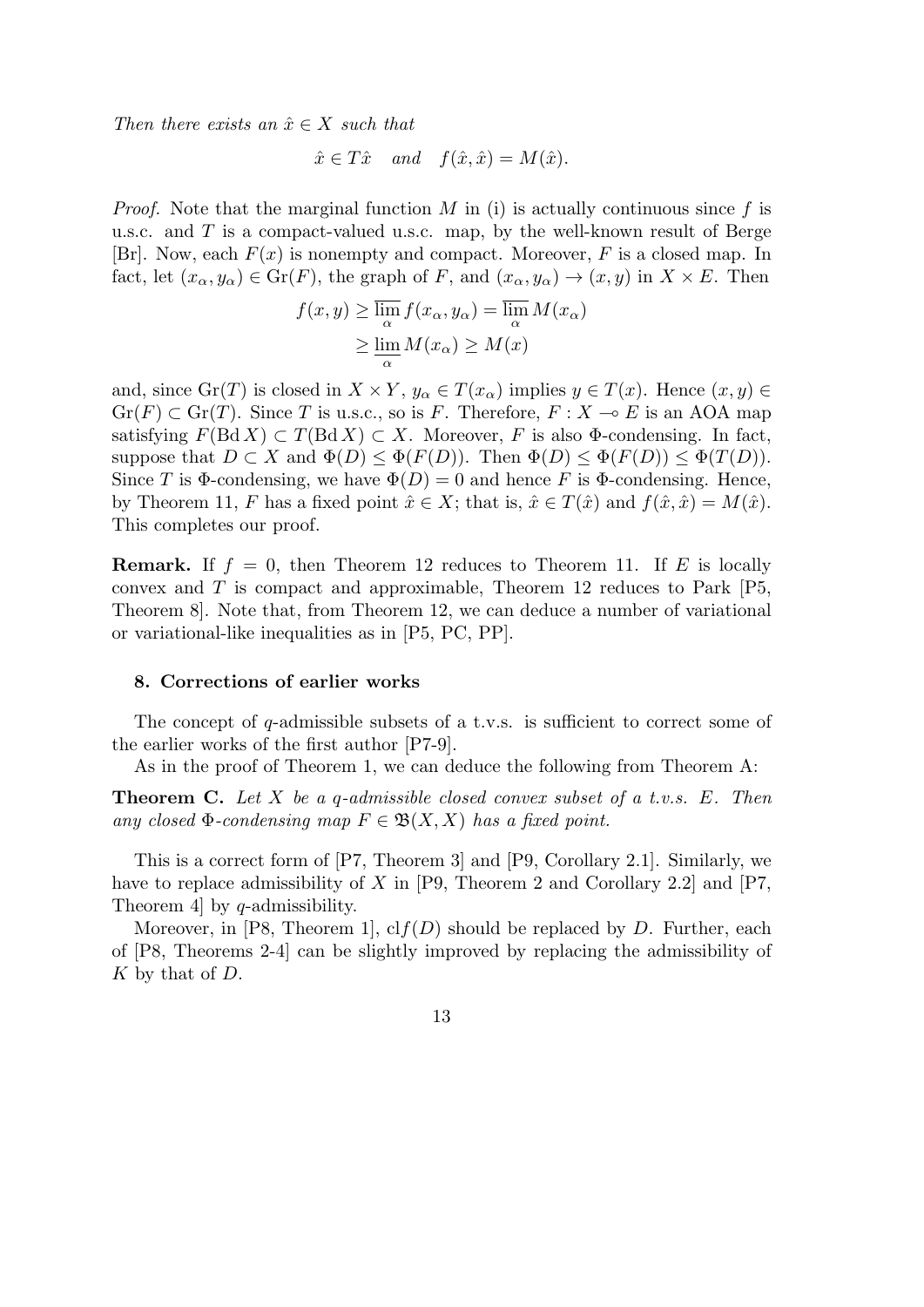#### **REFERENCES**

- [Be] H.Ben-El-Mechaiekh, *A remark concerning a matching theorem of Ky Fan*, Chinese J. Math. **17** (1989), 309–314.
- [BC] H.Ben-El-Mechaiekh, S. Chebbi, and M. Florenzano, *A Leray-Schauder type theorem for approximable maps: a simple proof*, Proc. Amer. Math. Soc. **126** (1998), 2345–2349.
- [BD1] H.Ben-El-Mechaiekh and P.Deguire, *Approximation of non-convex set-valued maps*, C.R. Acad. Sci. Paris **312** (1991), 379–384.
- [BD2] , *General fixed point theorems for non-convex set-valued maps*, C.R. Acad. Sci. Paris **312** (1991), 433–438.
- [BD3] H.Ben-El-Mechaiekh and P. Deguire, *Approachability and fixed points for non-convex set-valued maps*, J. Math. Anal. Appl. **170** (1992), 477–500.
- [BI] H.Ben-El-Mechaiekh and A. Idzik, *A Leray-Schauder type theorem for approximable maps*, Proc. Amer. Math. Soc. **122** (1994), 105–109.
- [BK] G.D. Birkhoff and O.D. Kellogg, *Invariant points in function space*, Trans. Amer. Math. Soc. **23** (1922), 96–115.
- [Br] F.E. Browder, *Problèmes Non-Linéaires*, Sém. Math. Supér., Pres. Univ. Montréal, 1966.
- [EM] S. Eilenberg and D. Montgomery, *Fixed point theorems for multi-valued transformations*, Amer. J. Math. **68** (1946), 214–222.
- [FP1] P.M. Fitzpatrick and W.V. Petryshyn, *Fixed point theorems for multivalued noncompact acyclic mappings*, Pacific J. Math. **54** (1974), 17–23.
- [FP2] , *Fixed point theorems and the fixed point index for multivalued mappings in cones*, J. London Math. Soc. (2) **12** (1975), 75–85.
- [FM] M.Furi and M.Martelli, *A degree for a class of acyclic-valued vector fields in Banach spaces*, Ann. Scuola Norm. Sup. Pisa (4) **1** (1974), 301–310 (1975).
- [GK1] J.A. Gatica and W.A. Kirk, *Fixed point theorems for contraction mappings with applications to nonexpansive and pseudo-contractive mappings*, Rocky Mount. J. Math. **4** (1974), 69–79.
- [GK2] , *A fixed point theorem for k-set-contractions defined in a cone*, Pacific J. Math. **53** (1974), 131–132.
- [Gr1] A.Granas, *Theorems on antipodes and theorems on fixed points for a certain class of multi-valued mappings in Banach spaces*, Bull. Acad. Polon. Sci. **7** (1959), 271–275.
- [Gr2] , *On the Leray-Schauder alternative*, Top. Meth. Nonlinear Anal. **2** (1993), 225– 231.
- [H] O. Hadžić, *Fixed Point Theory in Topological Vector Spaces*, Univ. of Novi Sad, Novi Sad, 1984.
- [K] V. Klee, *Leray-Schauder theory without local convexity*, Math. Ann. **141** (1960), 286– 296.
- [KKM] B.Knaster, C.Kuratowski, und S.Mazurkiewicz, *Ein Beweis des Fixpunktsatzes für ndimensionale Simplexe*, Fund. Math. **14** (1929), 132–137.
- [LS] J. Leray and J. Schauder, *Topologie et équations fonctionnelles*, Ann. Ecole Norm. Sup. **3** (1934), 45–78.
- [Ln] T.-C.Lin, *Approximation theorems and fixed point theorems in cones*, Proc. Amer. Math. Soc. **102** (1988), 502–506.
- [Mr] M. Martelli, *A Rothe's type theorem for non-compact acyclic-valued maps*, Boll. Un. Mat. It. (4) **11** Suppl. Fasc. **3** (1975), 70–76.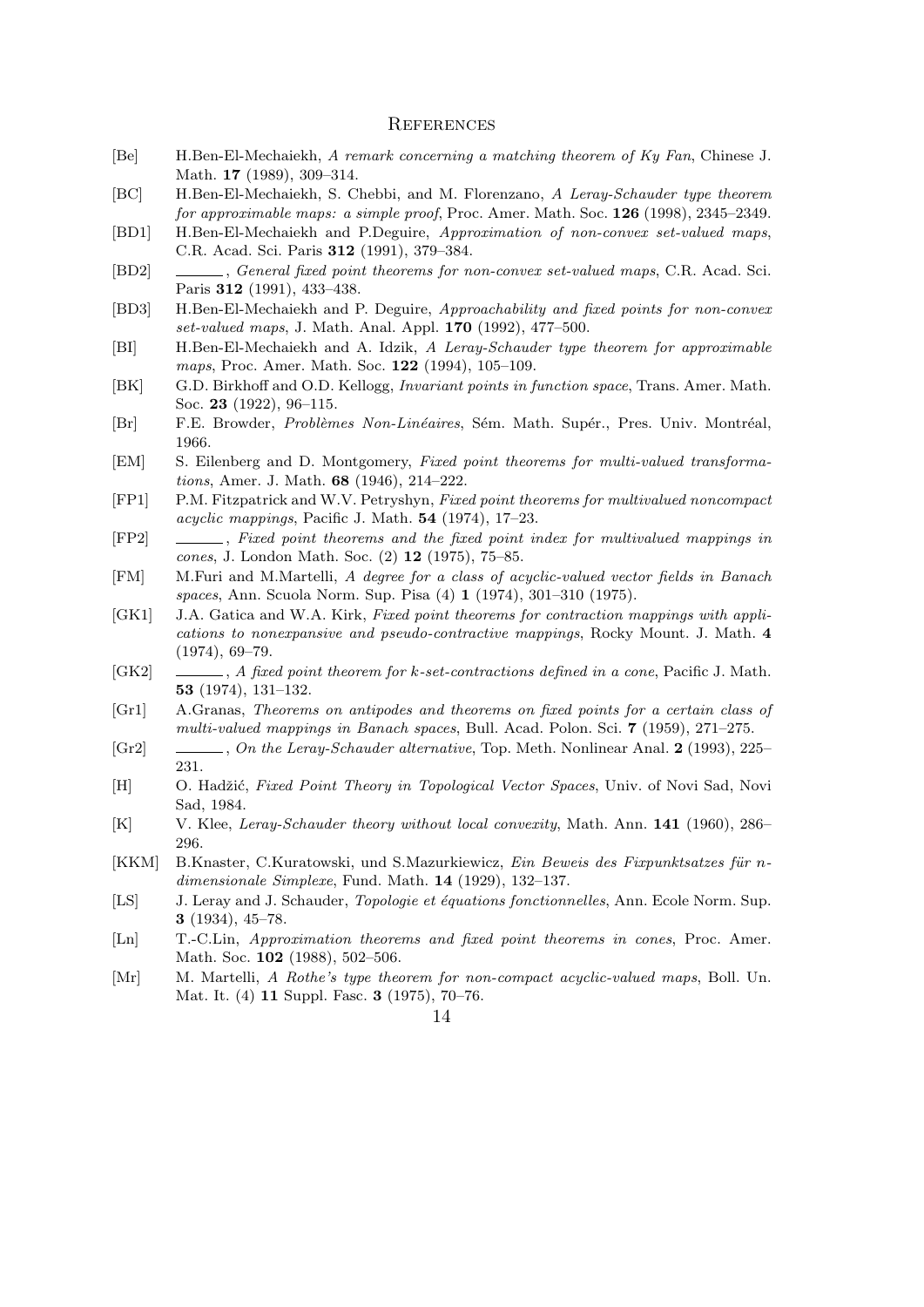- [MV] M. Martelli and A. Vignoli, *Eigenvectors and surjectivity for α-Lipschitz mappings in Banach spaces*, Ann. Mat. Pura Appl. **94** (1972), 1–10.
- [MTY] G.B. Mehta, K.-K. Tan, and X.-Z. Yuan, *Maximal elements and generalized games in locally convex topological vector spaces*, Bull. Polish Acad. Sci. Math. **42** (1994), 43–53.
- [N] M. Nagumo, *Degree of mappings in convex linear topological spaces*, Amer. J. Math. **73** (1951), 497–511.
- [O] R. O'Neill, *Induced homology homomorphisms for set-valued maps*, Pacific J. Math. **7** (1957), 1179–1184.
- [P1] Sehie Park, *Some coincidence theorems on acyclic multifunctions and application to KKM theory*, Fixed Point Theory and Applications (K.-K. Tan, ed.). World Scientific, River Edge, NJ, 1992, pp.248–277.
- [P2] , *Acyclic maps, minimax inequalities, and fixed points*, Nonlinear Anal. TMA **24** (1995), 1549–1554.
- [P3] , *Fixed points of acyclic maps on topological vector spaces*, Proc. 1st World Congress of Nonlinear Analysts '92 (V. Lakshimikantham, Ed.), de Gruyter, Berlin-New York, 1996, pp.2171–2177.
- [P4] , *Foundations of the KKM theory via coincidences of composites of upper semicontinuous maps*, J. Korean Math. Soc. **31** (1994), 493–519.
- [P5] , *Fixed points of approximable maps*, Proc. Amer. Math. Soc. **124** (1996), 3109– 3114.
- [P6] , *Coincidence theorems for the better admissible multimaps and their applications*, Proc. 2nd World Congress of Nonlinear Analysts '96, Nonlinear Analysis, TMA **30** (1997), 4183–4191.
- [P7] , *Fixed points of the better admissible multimaps*, Math. Sci. Research Hot-Line **1(9)** (1997), 1–6.
- [P8] , *Collectively fixed points and equilibrium points of abstract economies*, Math. Sci. Research Hot-Line **1(11)** (1997), 9–13.
- [P9] , *A unified fixed point theory of multimaps on topological vector spaces*, J. Korean Math. Soc. **35** (1998), 803–829.
- [PC] S. Park and M.-P. Chen, *Generalized quasi-variational inequalities*, Far East J. Math. Sci. **3** (1995), 199–204.
- [PP] S. Park and J.A. Park, *The Idzik type quasivariational inequalities and noncompact optimization problems*, Colloq. Math. **71** (1996), 287–297.
- [PSW] S. Park, S.P. Singh, and B. Watson, *Some fixed point theorems for composites of acyclic maps*, Proc. Amer. Math. Soc. **121** (1994), 1151–1158.
- [P] J.-P. Penot, *Fixed point theorems without convexity*, Bull. Soc. Math. France M´em. **60** (1979), 129–152.
- [Pe1] W.V. Petryshyn, *Remarks on fixed point theorems and their extensions*, Trans. Amer. Math. Soc. **126** (1967), 43–53.
- [Pe2] , *Structure of the fixed points set of k-set contractions*, Arch. Rational Mech. Anal. **40** (1971), 312–328.
- [PF1] W.V. Petryshyn and P.M. Fitzpatrick, *A degree theory, fixed point theorems, and mapping theorems for multivalued noncompact mappings*, Trans. Amer. Math. Soc. **194** (1974), 1–25.
- [PF2] , *Fixed-point theorems for multivalued noncompact inward maps*, J. Math. Anal. Appl. **46** (1974), 756–767.
	- 15